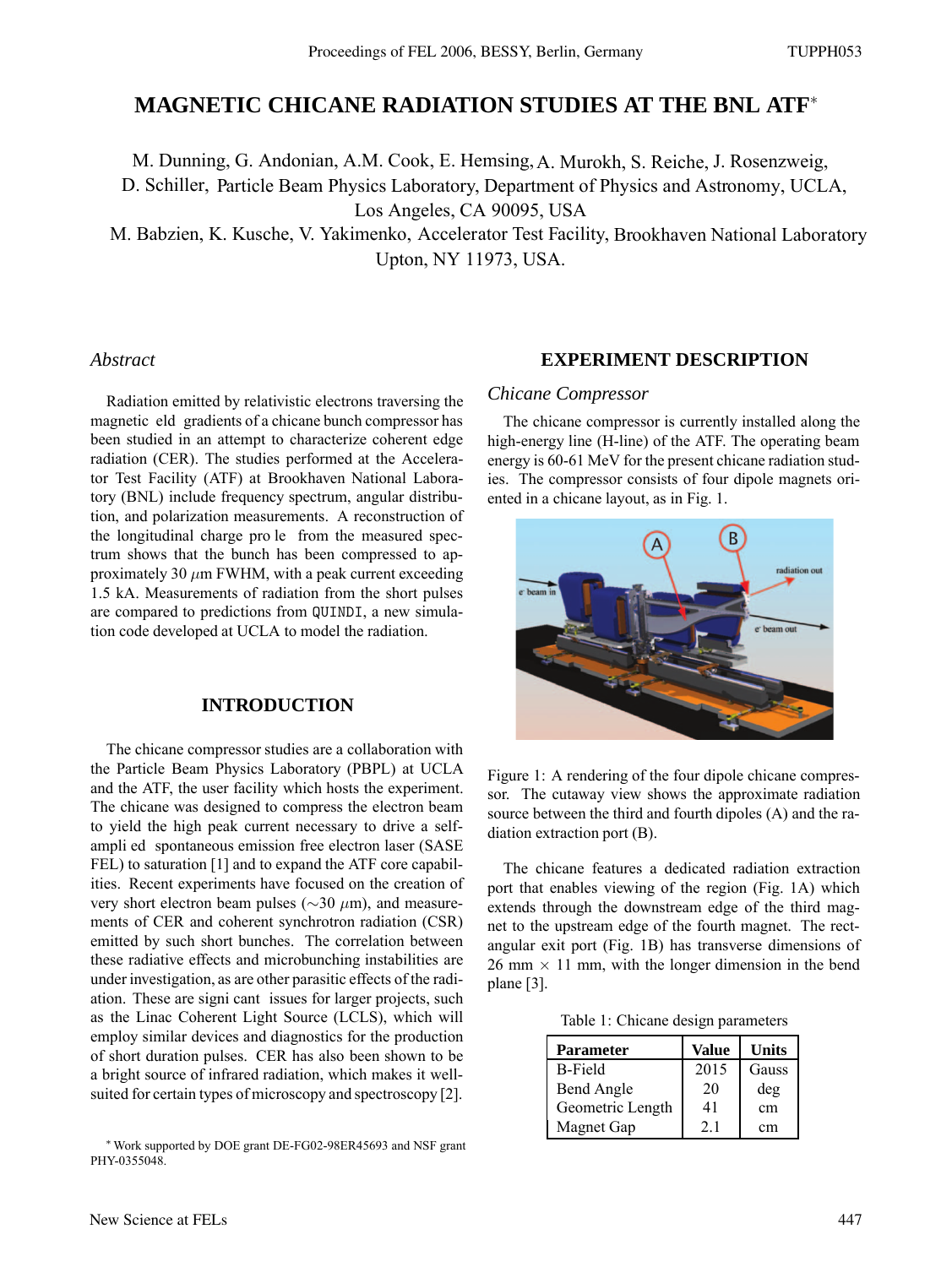## *Terahertz Radiation Transport*

Radiation exits the chicane compressor through a fused silica vacuum window located on the extraction port (Fig. 1B). The radiation is guided with three adjustable mirrors (gold-coated) and a translatable Picarin lens, through metallic pipes (56 mm diameter) to an external diagnostic station. The entire length of the radiation transport line is approximately 7 m. The Picarin lens is positioned one focal length (1.25 m) from the approximate radiation source (between the third and fourth dipoles) to achieve a pointto-parallel transport con guration.

## *Diagnostic Station*

The diagnostic station located at the end of the radiation transport is designed to be modular for versatility. It consists of focusing/turning mirrors, two individual lter wheels containing room temperature and cryogenically cooled lters, a wire grid polarizer, an iris on a twodimensional translation stage, a silicon bolometer, and a Michelson-type interferometer.

#### **Silicon Bolometer**

In order to characterize the chicane radiation, a cryogenically cooled silicon bolometer (IR Labs model HDL-5) is employed. The bolometer is cooled with liquid helium and has a built in lter wheel, loaded with cut-on lters (longpass) with wavelengths of 13, 27, 45, 103, and 285  $\mu$ m. The detector element incorporates a Winston Cone collector, protected by a wedged polyethylene window (that provides an additional cut-on wavelength of 13  $\mu$ m) [4].

#### **Interferometer**

The radiation spectrum is measured at the output of a Michelson-type interferometer as a function of bolometer voltage. The interferometer is optimized for the 15  $\mu$ m to 1 mm wavelength range, and has a translatable mirror along one orthogonal leg with 1  $\mu$ m spatial resolution [5].

## **CHICANE RADIATION OVERVIEW**

Radiation exiting the chicane contains features of both synchrotron and edge radiation due to the measurement position and the magnet geometry. For electrons emitting under the same radiation process, the far- eld intensity distribution is expressed as

$$
\mathcal{I}(\omega) = \mathcal{I}_0(\omega)[N_e + N_e(N_e - 1)F(\omega)], \qquad (1)
$$

where  $\mathscr{I}_0(\omega)$  is the single electron intensity distribution and  $F(\omega)$  is the bunch form factor. For wavelengths longer than the bunch length ( $\sim$  30  $\mu$ m), each type of radiation is coherently enhanced by a factor of  $N_e$ , the number of electrons in a bunch. Typically,  $N_e \sim 10^9$  for the present ATF running parameters.

The edge radiation emitted from electrons entering and exiting the edges of bend magnets is expected to have greater intensity at longer wavelengths than synchrotron

radiation [6]. The characteristics of CER also depend on the topology of the eld gradient. In the *zero-edge length model* [7], the eld of the bending magnet is approximated by a step function. The resultant radiation is radially polarized, with a cylindrically symmetric spatial distribution characterized by a null on the straight section axis and maxima at  $\theta \sim 1/\gamma$ , analogous to transition radiation. Analytic nite edge length models result in complicated expressions, requiring numerical calculations [8].

#### *Simulations*

Start-to-end simulations for the experiment were conducted with PARMELA [9] for the electron beam dynamics in the accelerating modules. The code QUINDI was used for the beam transport and radiation studies.

QUINDI is a parallel-computing code speci cally developed to model the emitted radiation from electron bunches within the ATF chicane. The program avoids the sequential approach of a magnetic lattice, relying instead on an object-driven description of magnetic elements. The observed radiation eld is calculated on a user-de ned plane based on the acceleration eld of the Liénard-Wiechert potentials.

## **MEASUREMENTS AND ANALYSIS**

## *Frequency Spectrum*

Spectral measurements of the emitted chicane radiation were conducted at the ATF. Interferograms were obtained from scans with the Michelson-type interferometer to provide information about the spectral content. This data was used to reconstruct the longitudinal charge distribution of the beam.

Interferometer signal amplitudes from the output of the silicon bolometer were recorded for  $N$  shots per mirror position. An averaged, normalized interferogram with the corresponding measured electron beam charge is shown in Fig. 2(a). Each point on the interferogram records the mean value and the error bars depict the standard deviation.



Figure 2: (a) Normalized, averaged signal amplitudes from interferometer scans of chicane radiation. (b) Apodized signal via a Hamming function.

For an accurate spectral reconstruction with a Discrete Inverse Fourier Transform (DIFT), the non-zero offset of the interferogram is removed and the signal is multiplied by an apodization function. Fig. 2(b)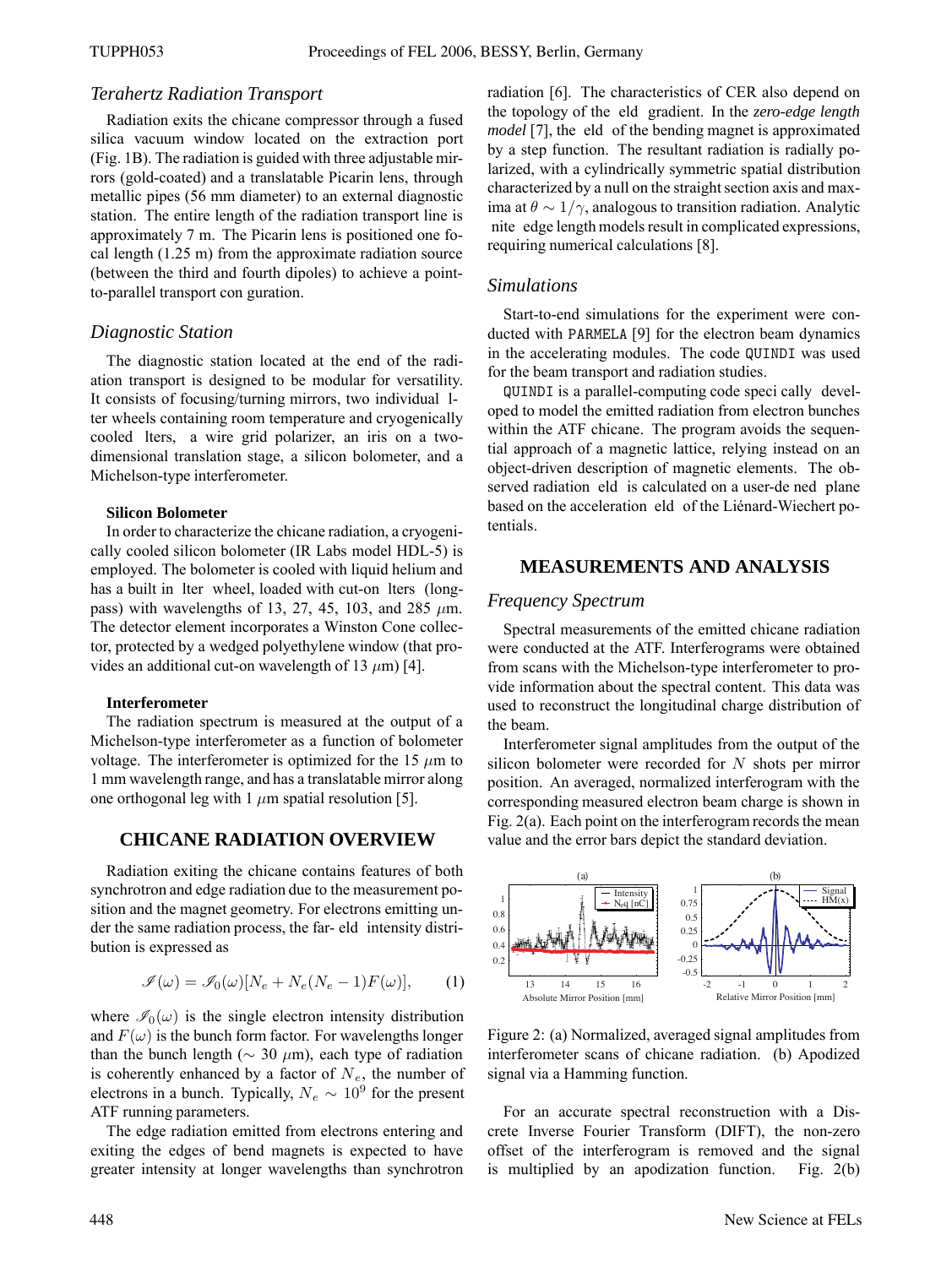shows the results of apodization by a Hamming function  $HM(x) = 0.54 + 0.46 \cos(\frac{\pi x}{a})$ , where  $2a = 4$  mm is the length of the interferometer scan centered on the maximum peak. This standard procedure removes arti cial lowfrequency components and corrects for the spurious tails that arise from the nite sum in the DIFT [10],

$$
\tilde{I}_k = \frac{1}{n} \text{Re} \sum_{j=1}^n I_j e^{2\pi i (k-1)(j-1)/n},\tag{2}
$$

where  $n$  is the number of equally spaced interferometer mirror positions recorded over a nite distance [ $ct_{min}$ ,  $ct_{max}$ ]. This yields  $n/2$  non-repeating intensity values,  $I_k$ , up to the maximum frequency, where  $I_j$  is the  $j<sup>th</sup>$  intensity point in the modi ed interferogram.

Fig. 3(a) displays the resulting spectrum of the apodized signal. The peak at  $f_{peak} \approx 0.5$  THz coincides with the dominant frequency given by results from QUINDI simulations.

#### **Kramers-Kronig Reconstruction**

The forward far- eld radiation intensity spectrum produced by the bunch is given by Eq. 1, where the longitudinal form factor  $F(\omega)$  is

$$
F(\omega) = \left| \int \hat{\rho}(z) e^{i\omega z/c} dz \right|^2, \tag{3}
$$

with  $\hat{\rho}(z) = \rho(z)/N_e q$ , the normalized longitudinal charge density. Following a minimal-phase reconstruction technique, a discretized Kramers-Kronig relation is used to extract  $\hat{\rho}(z)$  [11].

The minimal phase is

$$
\psi(\omega_i) = \frac{2\omega_i}{\pi} \sum_{j \neq i}^{N_{max}} \frac{\ln[\xi(\omega_j)/\xi(\omega_i)]}{\omega_j^2 - \omega_i^2} \Delta \omega,
$$
 (4)

where  $\xi^2(\omega_i) = F(\omega_i)$ , and  $\Delta \omega$  is the resolution from the spectrum. The normalized pro le  $\hat{\rho}(z)$  then has the form

$$
\hat{\rho}(z) = \frac{1}{\pi c} \sum_{i=0}^{N_{max}} \xi(\omega_i) \cos \left[\psi(\omega_i) - \frac{\omega_i z}{c}\right] \Delta \omega. \quad (5)
$$

The bunch distribution is calculated from the form factor, determined by tting well-behaved asymptotes to the measured normalized spectrum. Results of this reconstruction are shown in Fig. 3(b). The values for current are scaled to the average measured charge of  $N_e q \approx 330$  pC. Due to experimental limitations (discussed below) and numerical tting of the form factor, this reconstruction technique is useful as an approximation of the true bunch distribution. Nevertheless, the reconstructed pro le shows general agreement with predictions from PARMELA simulations in the overall structure of the asymmetric bunch and the compressed head of  $\sim$  30  $\mu$ m FWHM.

Figure 3: (a) Spectra from apodized interferogram and from simulation. Prominent water absorption frequencies are shown as vertical dotted lines. (b) Minimal phase Kramers-Kronig bunch reconstruction for the measured spectrum.

#### **Limitations on Spectral Analysis**

The simulated and measured spectra show that the radiation is dominated by frequencies below 1.5 THz, however, several experimental factors contribute to spectral ltering which affect the measured frequency distribution and the longitudinal bunch reconstruction. The primary experimental artifact near the dominant frequency band is the selective ltering from water absorption (due to high levels of humidity encountered through the radiation transport on the dates of data acquisition). This effect is exempli ed by strong absorption troughs located near  $f = 0.57$  and 0.75 THz. Signi cant absorption frequencies are plotted in Fig. 3(a) for a 7 m travel path  $[12]$ . The spectrum is also affected by the radiation transport line, which acts as a high pass lter due to its inherent nite apertures and acceptance angles. Further, the fused silica vacuum port window maintains a transmission coef cient that slowly decreases for frequencies greater than 0.3 THz, but rapidly approaches zero for frequencies greater than 6 THz.

### *Polarization*

The transverse radiation pro le and polarization were measured in an effort to observe the distinctions between CER and CSR. Fig. 4 shows the measured intensity (normalized to maximum) as a function of polarizer rotation angle. The wire grid polarizer was mounted at the end of the transport and rotated in 15◦ increments, and the focused signal intensity was measured with the bolometer. The linearly polarized component of radiation (sinusoidal) is consistent with that expected from synchrotron radiation. The non-linearly polarized component, which introduces a vertical offset, is a clear signature of edge radiation. Analytic studies show that pure synchrotron radiation would give a ratio of approximately 7:1 between the maximum and minimum signal [13], while the observed ratio is approximately 4:1. QUINDI results are consistent with the measured data (Fig. 4).

#### *Transverse Spatial Distribution*

The transverse far- eld spatial intensity distribution of the emitted radiation was measured by scanning a small iris